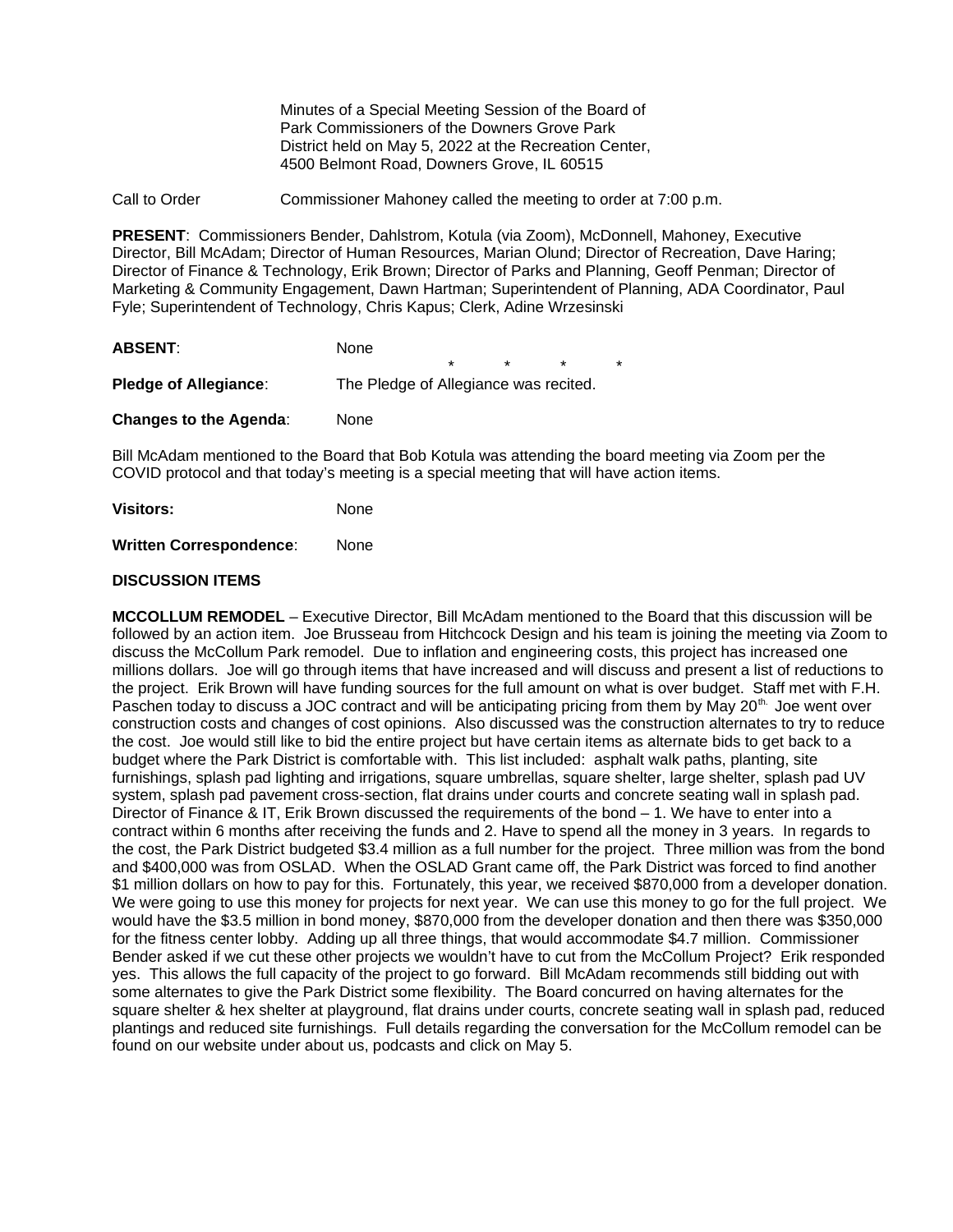**COST RECOVERY** – Director of Finance and IT, Erik Brown discussed that the DGPD decided to take part in an independent revenue and cost analysis provided by professionals at 110% and Amilia. This inquiry, called the "Residential Service Sustainability Strategy" looks at revenues and expenses to provide a third party report of the cost recovery the District receives on each dollar spent for various services and activities. Erik reviewed a chart with results of the strategy with the board stating that many areas are not performing at optimal levels, but our current pricing isn't completely unjustified. Staff believes that the analysis was a good first step and moving forward Staff would like to do the analysis in-house. Staff would take the internal steps of updating the Revenue Policy; develop a multi-year plan to annually phase-in a Cost Recovery Process; begin looking at updated pricing and incorporate into the long-term planning for the District. Commissioner Dahlstrom asked if this will be done a couple times a year? Erik responded that he would like it to be done bi-annually. Commissioner Bender asked how many staff and hours were used to complete the analysis? Erik responded that he did not track the DGPD Staff and doesn't know if 110% tracked their staff's time and hours. Executive Director, Bill McAdam thanked Staff for all of the hours put in to this analysis.

**WALKING TRACK MEMBERSHIP FEES FOR NON-RESIDENTS**-Director of Recreation, Dave Haring discussed with the Board that the track has been a popular amenity at the Recreation & Fitness Center. Currently there are over 1,000 unique track users and of these track users, roughly 270 are non-residents. Staff believes that in order to help control the usage of the track to insure priority goes to our residents and fitness center memberships, all non-resident track users should be required to purchase an annual track membership. Staff's recommendation would be to establish a track membership for non-residents at \$75 per year. This fee would be lower than three of the surrounding districts. Non-resident fee for all new users would start September 1, 2022 and begin charging current non-resident track users a membership fee starting January 1, 2023. Commissioner Kotula would like staff to look into the Silver Sneakers program again. The Board gave consensus to follow the schedule Dave suggested for non-resident fees.

**MISCELLANEOUS** – Executive Director, Bill McAdam discussed that he will not physically be at the May 19, 2022 Board Meeting but will attend via Zoom. Bill also mentioned that there will be a Closed Session meeting at the next Board Meeting to discuss raises with Erik Brown.

# **ACTION ITEMS**

Commissioner Dahlstrom made a motion to grant authorization to bid the McCollum Park Sprayground & Tennis Improvements with alternates items – square shelter & hex shelter at playground, flat drains under courts concrete seating wall in splash pad, reduced plantings and reduced site furnishings. Commissioner McDonnell seconded the motion.

Roll Call: Ayes: Commissioners Dahlstrom, McDonnell, Bender, Kotula, Mahoney Nays: None Absent: None

#### **RECOGNITION OF VISITORS –** None

Commissioner Mahoney announced that the next Park District Board Meeting will be held May 19, 2022, at the Recreation Center, Multi-Purpose Room.

#### **ADJOURN TO CLOSED SESSION**

The meeting was adjourned to closed session at 9:16 p.m. following a motion made by Commissioner McDonnell and seconded by Commissioner Bender.

Roll Call: Ayes: Commissioners McDonnell, Bender, Dahlstrom, Kotula, Mahoney Nays: None Absent: None